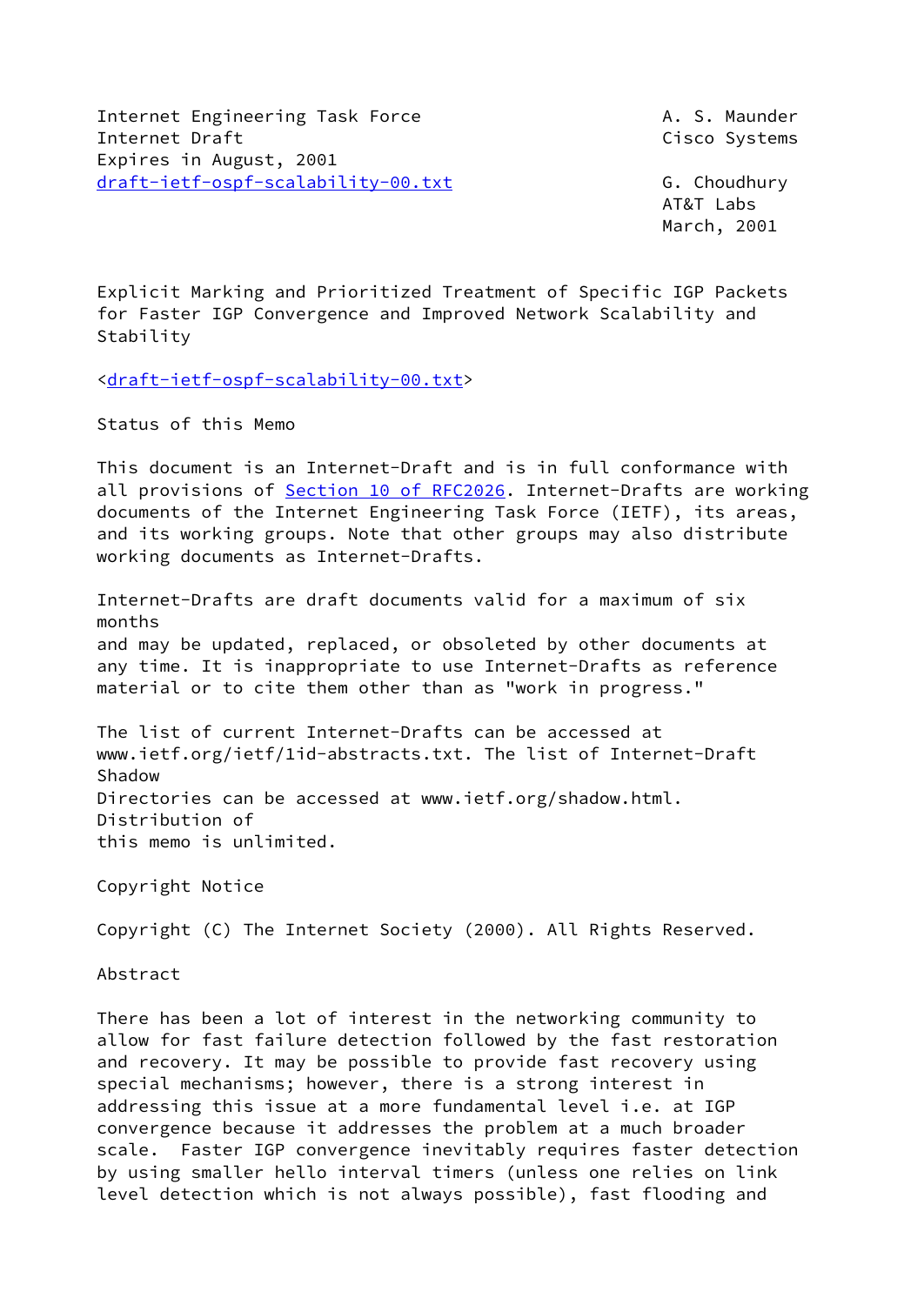more frequent SPF calculations. However, we provide analytic and simulation results\* to show that this compromises the scalability and stability of the network, mainly because Hello packets received at a router are indistinguishable from other packets and may experience long queueing delays during a sudden burst of many LSA updates. In this draft we suggest a need for Hello and potentially some other IGP packets to be marked explicitly so that efficient

Maunder, et. al. **Expires: August, 2001** [page 1]

implementations can detect and act upon these messages in a priority fashion thus allowing significant reduction in convergence time for IGP while maintaining network stability.

The figures and graphs are missing from the ASCII version of the draft. The pdf versions of this draft can be found in the Internet-Drafts repository.

<span id="page-1-0"></span>[1](#page-1-0) Motivation

The motivation of this draft is to address two key issues:

- (1) Fast restoration under failure conditions
- (2) Increased network scalability and stability

<span id="page-1-1"></span>The motivation for allowing fast restoration under failure conditions is similar to the one provided in  $[1]$  $[1]$ [draft-alaettinoglu](https://datatracker.ietf.org/doc/pdf/draft-alaettinoglu)isis-convergence-00.txt. The theoretical limit for link-state routing protocols to re-route is in link propagation time scales, i.e., in tens of milliseconds. However, in practice it takes seconds to tens of seconds to detect the link failure and disseminate this information to the network followed by the convergence on the new set of paths. This is an inordinately long period of transient time for mission critical traffic destined to the non-reachable nodes of the network. One component of the long re-route time is the link failure detection time of between 20 and [30](#page-1-1) seconds through three missed Hello packets with the typical hello interval of 10 seconds (between 30 and 40 seconds if missed hello threshold is 4). This component would be much shorter in the presence of link level detection, but as pointed out in  $[1]$ draftalaettinoglu-isis-convergence-00.txt it does not work in some cases. For example, a device driver may detect the link level failure but fail to notify it to the IGP level. Also, if a router fails behind a switch in a switched environment then even though the switch gets the link level notification it cannot communicate that to other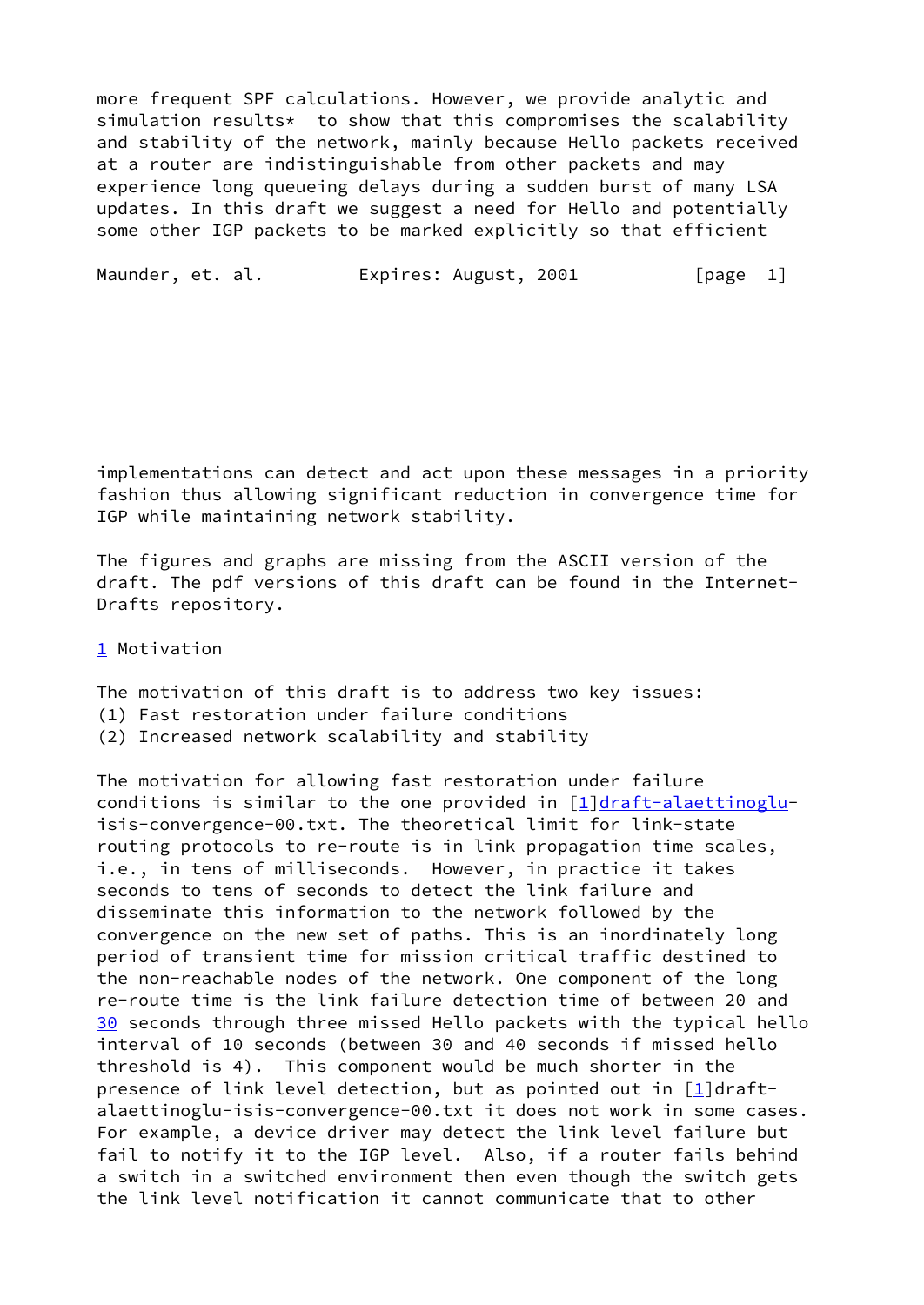routers. Therefore for faster reliable detection at the IGP level, one has to reduce the hello interval. Reference  $[1]$  $[1]$ draftalaettinoglu-isis-convergence-00.txt suggests that this be reduced to below a second, perhaps even to tens of milliseconds. A second component of the long re-route time is delayed SPF (shortest-pathfirst) computation. The typical delay value is 5 seconds but needs to be reduced significantly to have sub-second rerouting.

The second issue we address is the ability of a network to withstand the simultaneous or near-simultaneous update of a large number of link-state- advertisement messages, or LSAs. We call this event, an LSA storm. An LSA storm may be generated due to many reasons. Here are some examples: (a) one or more link failures due to fiber cuts, (b) one or more node failures for some reason, e.g., failed power supply in an office, (c) requirement of taking down and later bringing back many nodes during a software/hardware upgrade, (d) near-synchronization of the once-in-30-minutes refresh instants of some types of LSAs, (e) refresh of all LSAs in the system during a change in software version. The LSA storm tends to drive the node CPU utilization to 100% for a period of time and the duration of this period increases with the size of the storm and the node adjacency, i.e., the number of trunks connected to it. During this period the Hello packets received at the node would see high delays and if this delay exceeds typically three or four hello intervals

Maunder, et. al. **Expires: August, 2001** [page 2]

(typically 30 or 40 seconds) then the associated trunk would be declared down. Depending on the implementation, there may be other impacts of a long CPU busy period as well. For example, in a reliable node architecture with an active and a standby processor, a processor-switch may result during an extended CPU-busy period which may mean that all the adjacencies would be lost and need to be reestablished. Both of the above events would cause more database synchronization with neighbors and network-wide LSA flooding which in turn might cause extended CPU-busy periods at other nodes. This may cause unstable behavior in the network for an extended period of time and potentially a meltdown in the extreme case. Due to worldwide increased traffic demand, data networks are ever increasing in size. As the network size grows, a bigger LSA storm and a higher adjacency at certain nodes would be more likely and so would increase the probability of unstable behavior. One way to address the scalability issue is to divide the network hierarchically into different areas so that flooding of LSAs remains localized within areas. However, this approach increases the network management and design complexity and less optimal routing between areas. Also area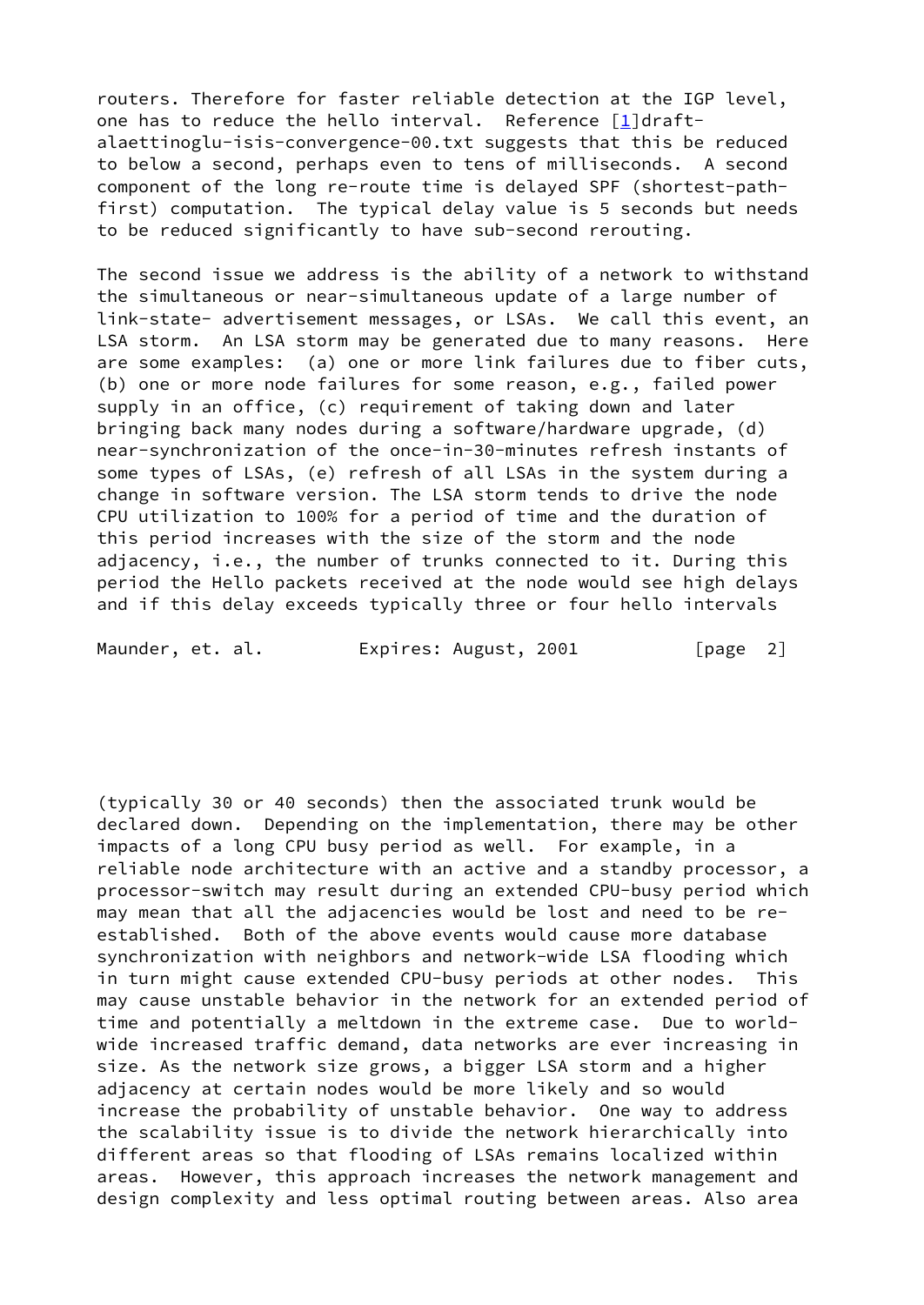<span id="page-3-0"></span>[0](#page-3-0) may see the flooding of a large number of summary LSAs and some of the new protocols may not work well under the hierarchical system. Thus it is important to allow the network to grow towards as large a size as possible under a single area. The undesirable impact of large LSA storms is understood in the networking community and it is well known that large scale flooding of control messages (either naturally or due to a bug) has been responsible for several network events in the past causing a meltdown or a near-meltdown. Recently, proposals have been submitted to avoid synchronization of LSA refreshes [\[2](#page-10-1)[\]draft-ietf-ospf-refresh-guide-01.txt](https://datatracker.ietf.org/doc/pdf/draft-ietf-ospf-refresh-guide-01.txt) and reduce flooding overhead in case more than one interface goes to the same neighbor [[3\]](#page-10-2) [draft-ietf-ospf-isis-flood-opt-00.txt,](https://datatracker.ietf.org/doc/pdf/draft-ietf-ospf-isis-flood-opt-00.txt) and [\[4\]](#page-10-3)draftietf-ospf-ppp-flood-00.txt.

In this proposal we would like to make the point that reducing hello intervals and more frequent SPF computation would in fact reduce network scalability and stability. We will use a simple and approximate but easy-to-understand analytic model for this purpose. We will also use a more involved simulation model. Next, we would like to make the point that many of the underlying causes of network scalability could be avoided if certain IGP messages could be specially marked and provided prioritized treatment.

<span id="page-3-1"></span>[2](#page-3-1) Analytic Model for Delay seen By a Received Hello Packet During a LSA Storm

For every trunk interface, a node has to send and receive a Hello packet once every hello interval. Sending of a Hello packet can be triggered by a timer and it is possible to give higher priority to timer-driven jobs and thereby ensure that it is not excessively delayed even during extended CPU-busy periods. However, a received Hello packet cannot be easily distinguished from other IGP or IP packets and therefore is typically served in a first-come-firstserved fashion. We do a simple and approximate analysis of the delay experienced by this packet during an LSA storm at a node with highest adjacency. LetÆs assume: ? S = Size of LSA storm (i.e., number of LSAs in it). Also, it

is assumed that each LSA is carried in one LSU packet. ? L = Link adjacency of the node under consideration. This is

Maunder, et. al. **Expires: August, 2001** [page 3]

assumed to be the maximum in the network. ? t1 = Time to send or receive one IGP packet over an interface (the same time is assumed for Hello, LSA, duplicate LSA and LSA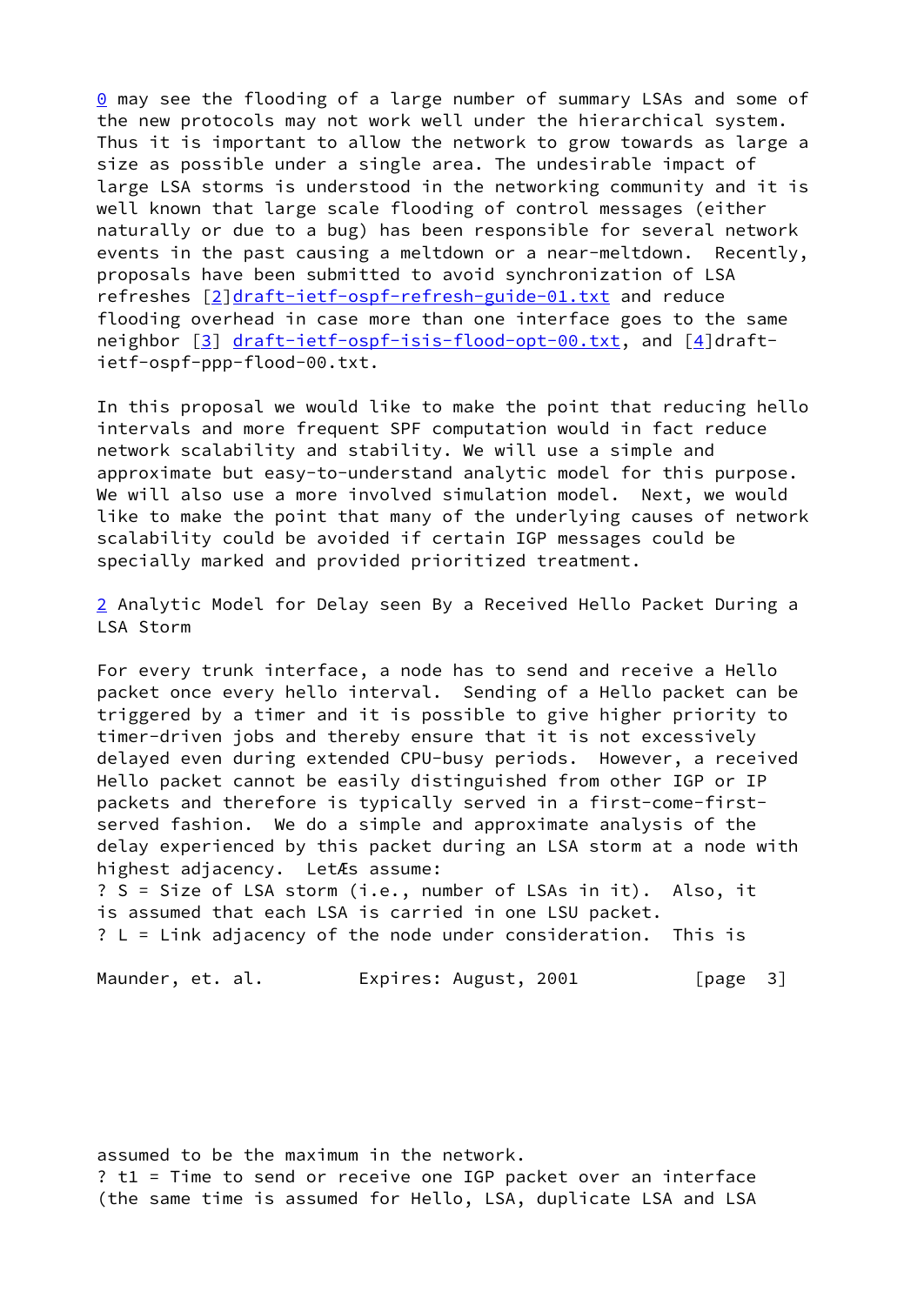acknowledgement even though in general there may be some differences. However, this would be a good approximation if majority of the time is in the act of receiving or sending and a relatively small part for packet-type-specific work. In the numerical examples we assume  $t1 = 1$  ms. ? t2 = Time to do one SPF calculation. For large network, this time is usually in hundreds of ms and in the numerical examples we assume  $t2 = 200$  ms. ? Hi = Hello interval. ? Si = minimum interval between successive SPF calculations. ? ro = Rate at which non-IGP work comes to the node (e.g., forwarding of data packets). For the numerical examples we assume  $ro = 0.2$ . ? T = Total work brought in to the node during the LSA storm. For each LSA update generated elsewhere, the node will receive one new LSA packet over one interface, send an acknowledgement packet over that interface, and send copies of the LSA packet over the remaining L-1 interfaces. Also, assuming that the implicit acknowledgement mechanism is in use, the node will subsequently receive either an acknowledgement or a duplicate LSA over the remaining L-1 interfaces. So over each interface one packet is sent and one is received. It can be seen that the same would be true for self-generated LSAs. So the total work per LSA update is 2\*L\*t1. Since there are S LSAs in the storm, we get

 $T = 2*S*L*t1$  (1)

In Equation (1) we ignore retransmissions of LSAs in case acknowledgements are not received or processed within 5 seconds. This impact and other details are taken into account in the simulation model to be presented later.

? T2 = Time period over which the work comes. Due to differences in propagation times and congestion at other nodes, it is possible for the work arrival time to be spread out over a long interval. However, since we are considering the node with highest adjacency, i.e., one with highest congestion, (this is assuming that all nodes have the same processing power and about the same non-IGP workload) most of the work will come in one chunk. We verified this to be usually true using simulations. One part of T2 will be of the order of link propagation delay and we assume that there is a second part which is proportional to T. Therefore we get,

 $T2 = A + B*T$  (2)

 Where A and B are constants. For the numerical examples we assume

 $A = 10$  ms and  $B = 0.1$ .

? D = Maximum delay experienced by a Hello packet during the LSA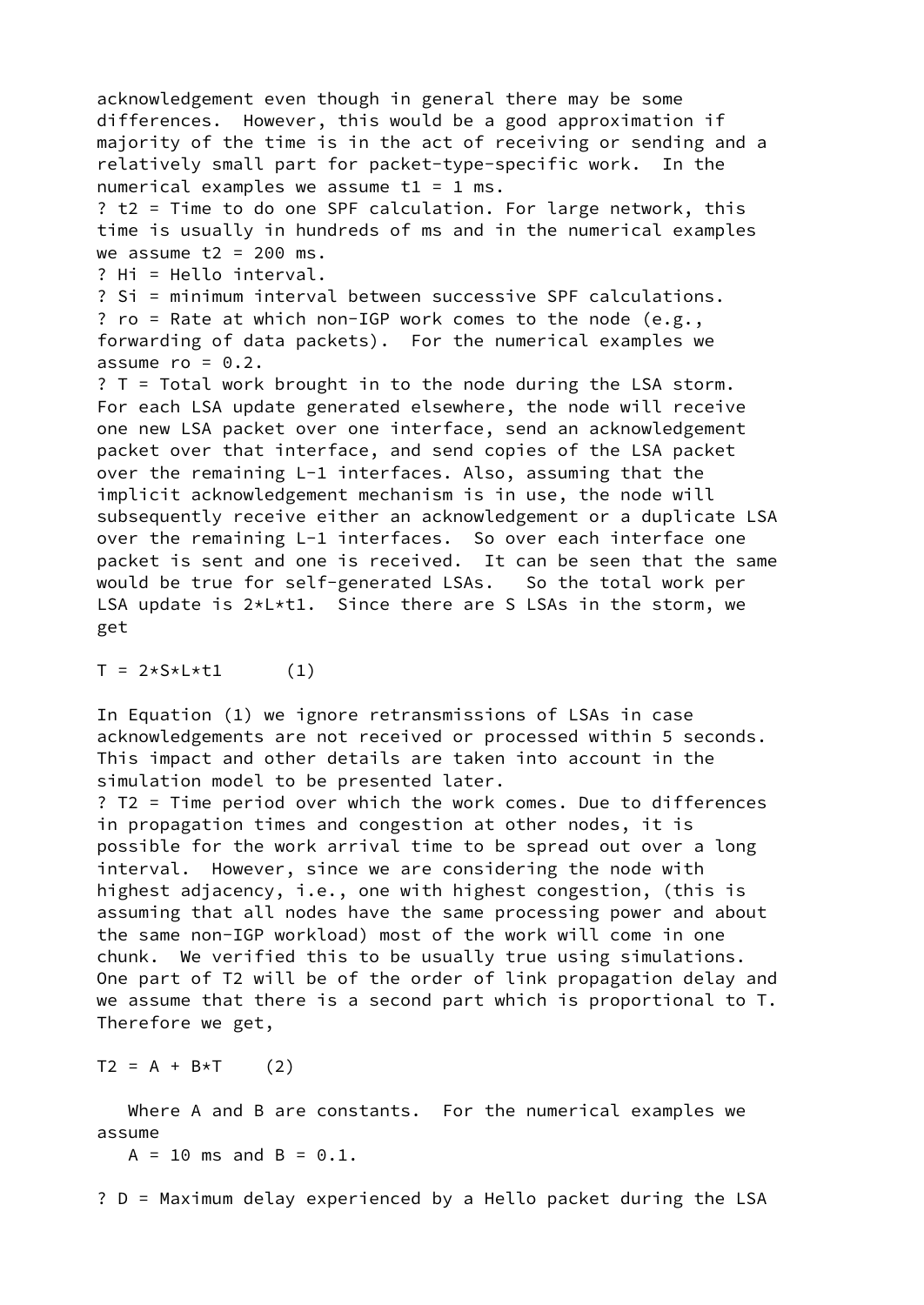storm. We assume first-come-first-served service and hence the delay seen by the Hello packet would be the total outstanding work at the node at the arrival instant plus its own processing time. We assume that outstanding work steadily increases over

Maunder, et. al. **Expires: August, 2001** [page 4]

the interval T2 and so the maximum delay is seen by a Hello packet that comes near the end of this interval. We write down an approximate expression for D and then explain the various terms on the right hand side:

 $D = T \hat{u} T2 + max(1, 2*T2/Hi) * t1 + max(1, T2/Si) * t2 + ro * T2$  (3)

The first term is the total work brought in due to the LSA storm. The second term is the work the node was able to finish since we are assuming that it was continuously busy during the period T2. The third term is the total work due to the sending and receiving of Hello packets during the period T2. Note that it is assumed that at least one Hello packet is processed, i.e., itself. The fourth term is due to SPF processing during the period T2 and we assume that at least one SPF processing is done. The last term is the total non-IGP work coming to the node over the interval T2

? Dmax = maximum allowed value of D, i.e., if D exceeds this value then the associated link would be declared down. In the numerical examples below we assume

 $Dmax = 3*Hi$  (4)

 If we assume that the previous Hello packet was minimally delayed then exceeding Dmax really means four missed hellos since the Hello packet under study itself came after a period Hi. In the numerical examples below, both D and Dmax change with choice of system parameters and we are mainly interested in identifying if D exceeds Dmax. For this purpose we define the following ratio variable

Delay Ratio = D/Dmax (5)

and identify if Delay Ratio exceeds 1.

In Figures 1-3 we plot the Delay Ratio as a function of LSA Storm size with node adjacencies 10, 20 and 50 respectively. All parameters except for the ones noted explicitly on the figures are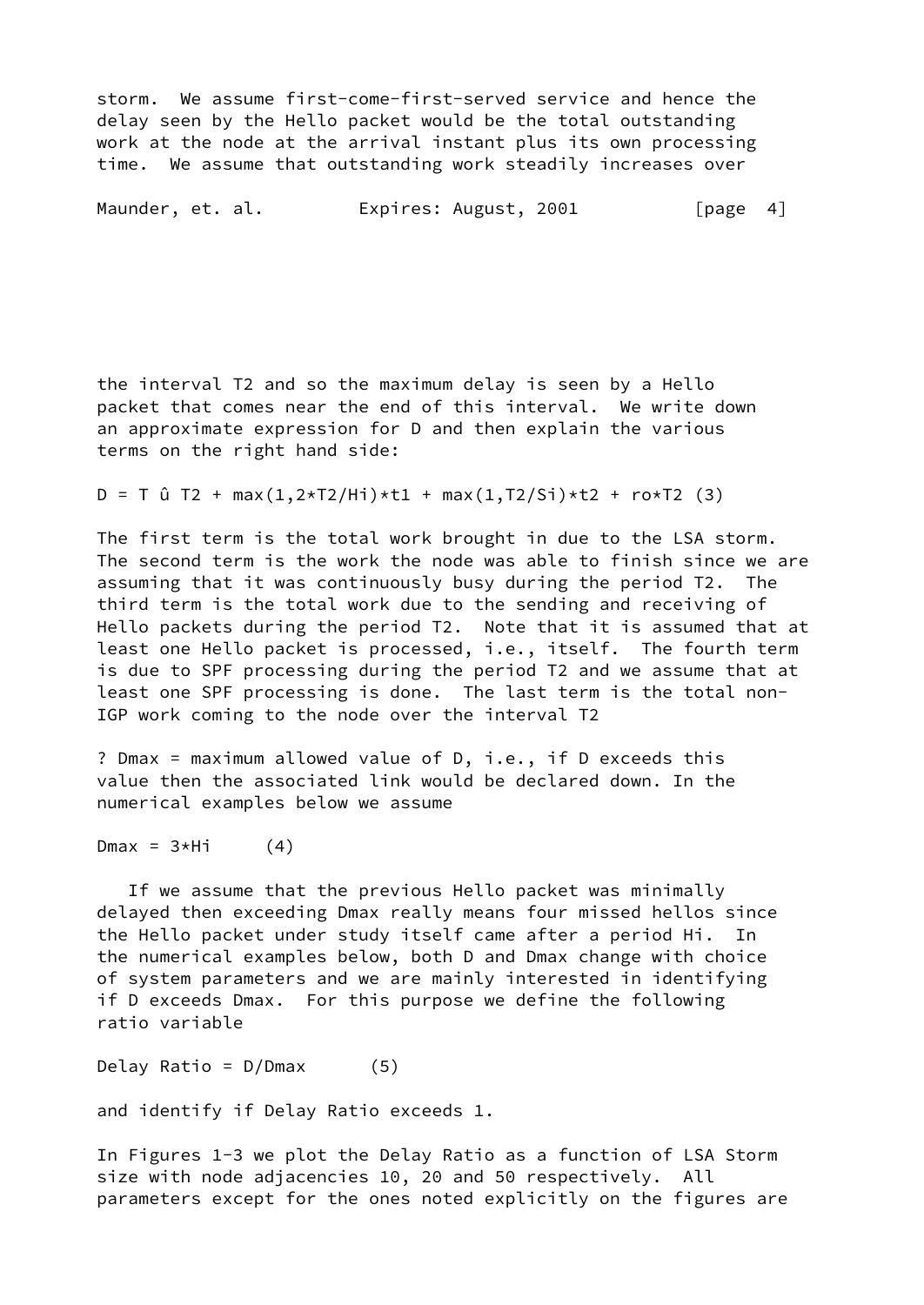as stated earlier. Figure 1 assumes Hello packets every 10 seconds and SPF calculation every 5 seconds which are typical default values today. With a node adjacency of 10, the Delay Ratio is below 1 even with an LSA storm of size 1000. However, with a node adjacency of 20, the Delay Ratio exceeds 1 at around a storm of size 800 and with a node adjacency of 50, the Delay Ratio exceeds 1 at around a storm of size 325.

Figure 1: Delay Ratio with Hello Every 10 Seconds, SPF Every 5 Seconds, Dmax = 30 seconds

In a large network it is not unusual to have LSA storms of size several hundreds since the LSA database size may be several thousands. This is particularly true if there are many type 5 LSAs and there are special LSAs for carrying information about available bandwidth at trunks as is common in ATM networks and might be used in MPLS-based networks as well. Figure 2 decreases the hello interval to 2 seconds and SPF

calculation is done once a second. LSA storm thresholds are significantly reduced. Specifically, with a node adjacency of 10,

Maunder, et. al. **Expires: August, 2001** [page 5]

the Delay Ratio exceeds 1 at around a storm of size 310; with a node adjacency of 20, the Delay Ratio exceeds 1 at around a storm of size 160; and with a node adjacency of 50, the Delay Ratio exceeds 1 at around a storm of size only 65.

Figure 2: Delay Ratio with Hello Every 2 Seconds, SPF Every 1 Second, Dmax = 6 seconds

Figure 3 decreases the hello interval even further to 300 ms and SPF calculation is done once every 500 ms. LSA storm thresholds are really small now. Specifically, with a node adjacency of 10, the Delay Ratio exceeds 1 at around a storm of size 40, with a node adjacency of 20, the Delay Ratio exceeds 1 at around a storm of size 20, and with a node adjacency of 50, the Delay Ratio is already over [1](#page-1-0) even with a storm of size 10.

Figure 3: Delay Ratio with Hello Every 300 ms, SPF Every 500 ms,  $Dmax = 900$  ms

Whenever Delay Ratio exceeds 1, the associated link is declared down even if it is actually up and eventually other undesirable events start (e.g., trunk flapping and cascading of extended CPU overload periods to other nodes). Therefore, the LSA storm threshold at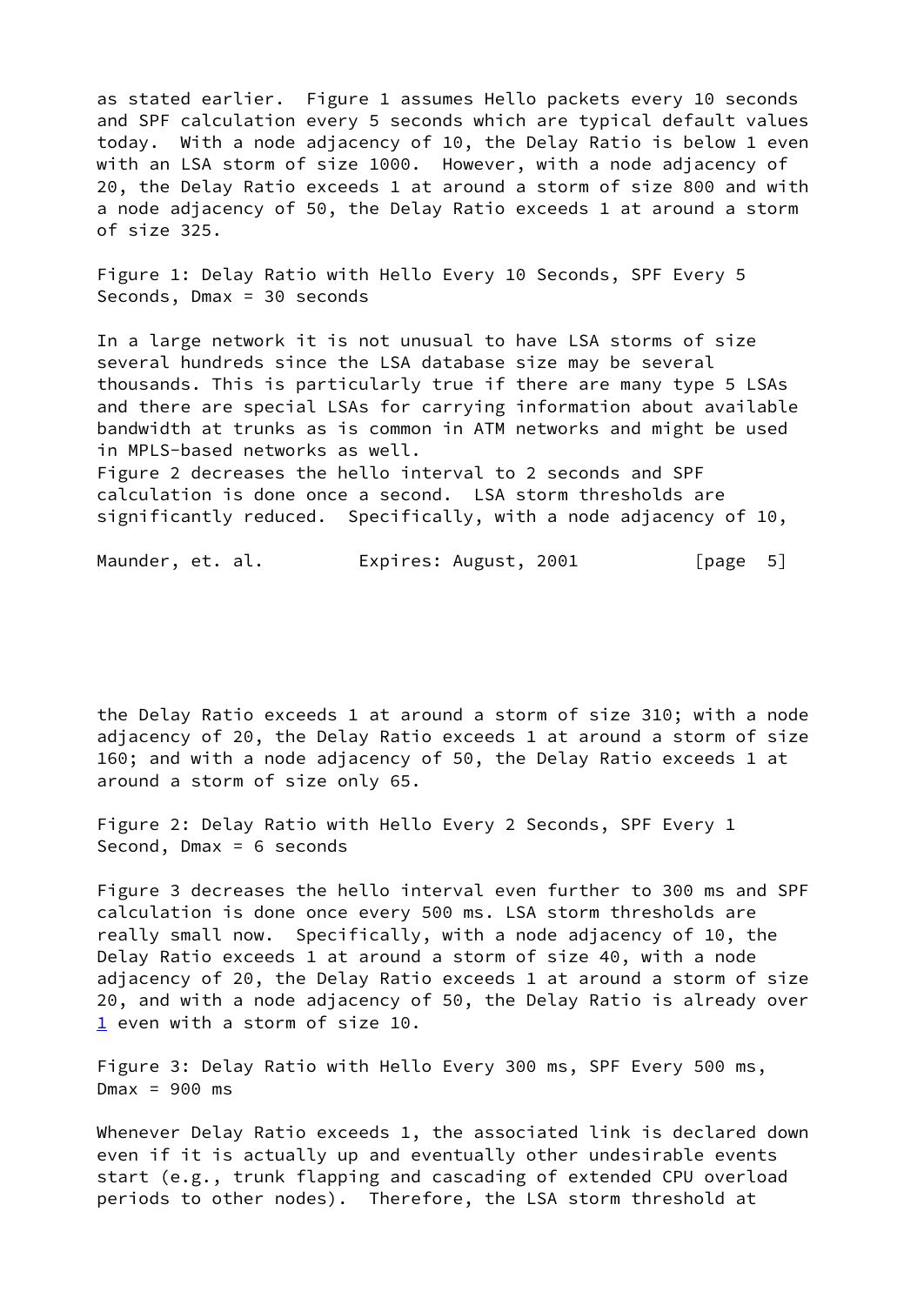which the Delay Ratio exceeds 1 may also roughly be considered as the network stability threshold. Figures 1-3 show that the stability threshold rapidly decreases as the hello interval and SPF computation interval decreases. One reason for this is the increased CPU work due to more frequent hello and SPF computations, but the dominant reason is that Dmax itself decreases and so a smaller CPU busy interval is needed to exceed it. Specifically, Dmax is 30 seconds in Figure 1, 6 Seconds in Figure 2 and only 900 ms in Figure 3. It is clear from the above examples that in order to maintain network stability as the hello interval decreases, it is necessary to provide faster prioritized treatment to received Hello packets which can of course be only done if those packets can be distinguished from other IGP or IP packets.

## <span id="page-7-0"></span>[3](#page-7-0) Simulation Study

We have also developed a simulation model to capture more accurately the impact of an LSA storm on all the nodes of the network. It captures the actual congestion seen at various nodes, propagation delay between nodes and retransmissions in case an LSA is not acknowledged. It also tries to approximate a real network implementation and uses processing times that are roughly in the same order of magnitude as measured in the real network (of the order of milliseconds). There are two categories of IGP messages. Category one messages are triggered by a timer and include the Hello refresh, LSA refresh and retransmission packets. Category 2 messages are not triggered by a timer and include received Hello, received LSA and received acknowledgements. Timer-triggered messages are given non-preemptive priority over the other type. A beneficial effect of this strategy is that Hello packets are sent out with little delay even under intense CPU overload. However, the received Hello packets and the received acknowledgement packets may see long queueing delays under intense CPU overload. Figures 4 and 5 below show sample results of the simulation study when applied to a

Maunder, et. al. Expires: August, 2001 [page 6]

network with about 300 nodes and 800 trunks. The hello interval is assumed to be 5 seconds, the minimum interval between successive SPF calculations is 1 second, and a trunk is declared down if no Hello packet is received for three successive hello intervals, i.e., 15 seconds. During the study, an LSA storm of size 300 and 600 (Figures 4 and 5 respectively) are created at instant of time 100 seconds. Three LSAs are packed within one LSU packet and it is assumed that they remain packed the same way during the flooding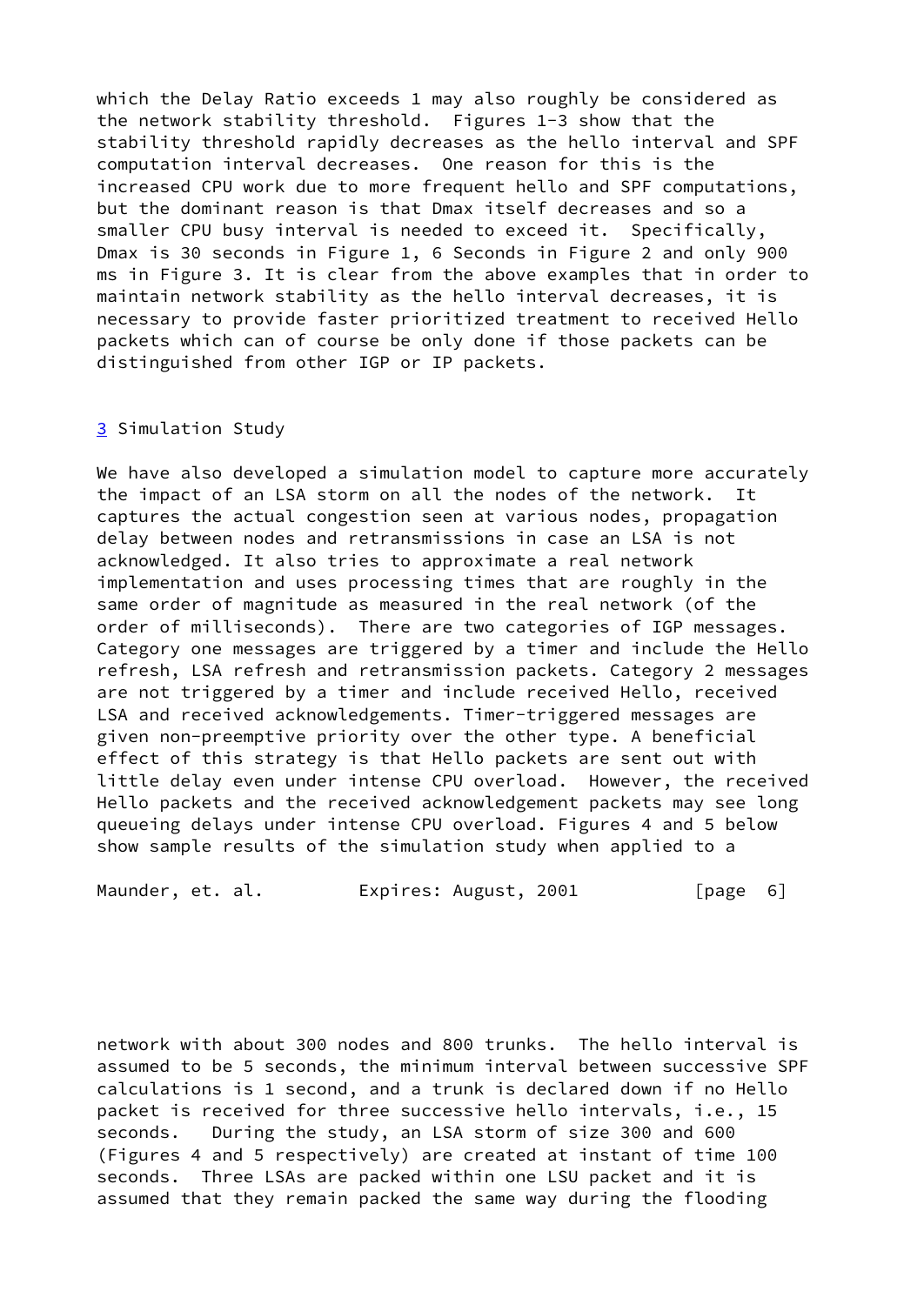process. Besides the storm, there are also the normal once-inthirty-minutes LSA refreshes and those LSAs are packed one per LSU packet. We define a quantity ôdispersionö which is the number of LSU packets generated in the network but not received and processed in at least one node. Figures 4 and 5 plot dispersion as a function of time. Before the LSA storm, the dispersion due to normal LSA refreshes remains small. As expected, right after the storm the dispersion jumps and then comes down again to the pre-storm level after some period of time. In Figure 4 with an LSA storm size 300, the ôheavy dispersion periodö lasted about 11 seconds and no trunk losses were observed. In Figure 5 with an LSA storm of size 600, the ôheavy dispersion periodö lasted about 40 seconds. Some trunk losses were observed a little after 15 seconds within the ôheavy dispersion periodö but eventually all trunks recovered and the dispersion came down to the pre-storm level.

Figure 4: Dispersion Versus Time (LSA Storm Size = 300)

Figure 5: Dispersion Versus Time (LSA Storm Size = 600)

<span id="page-8-0"></span>[4](#page-8-0) Need for Special Marking and Prioritized Treatment of Specific IGP packets

The analytic and simulation models show that a major cause for unstable behavior in networks is received Hello packets at a node getting queued behind other work brought in to the node during an LSA storm and missing the deadline of typically three or four hello intervals. This need not happen to outgoing Hello packets that are triggered by a timer since the node CPU can give it prioritized treatment. Clearly, if the received Hello packet can be specially marked to distinguish it from other IGP and IP packets then they can also be given prioritized treatment and they would not miss the deadline even during a large LSA storm. Some specific field of IP packets may be used for this purpose. Besides the Hello packets there may be other IGP packets that could also benefit from special marking and prioritized marking. We give two examples but clearly others are possible.

<span id="page-8-1"></span>? One example is the LSA acknowledgement packet. This packet disables retransmission and if a large queueing delay to this packet expires the retransmission timer (typical default value is [5](#page-8-1) seconds) then a needless retransmission will happen causing extra traffic load. Retransmission event is usually rare due to the reliable nature of transmission links, but during the 600 LSA storm simulation in Figure 5 many retransmission events were noted. Usually, retransmission events happen more with a longer CPU busy period. Clearly, a special marking and prioritization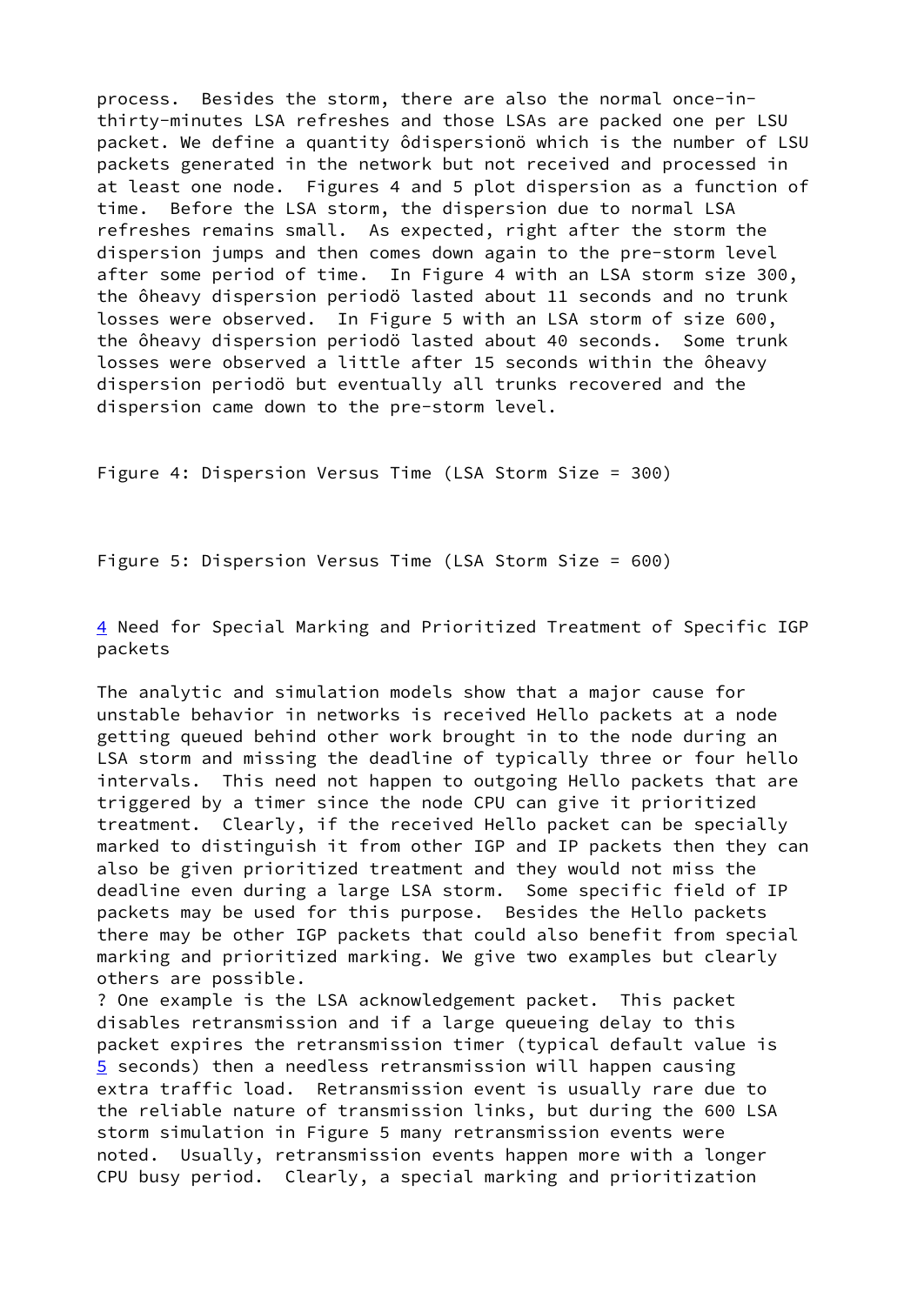of the LSA acknowledgement packet would eliminate many needless retransmissions.

? A second example is an LSA carrying a bad news, i.e., a failure of a trunk or a node. It is preferable to transmit this information faster than other LSAs in the network that either carry good news or are just once-in-30-minutes refreshes. The explicit identification can also be used to trigger the SPF calculation after processing LSAes carrying bad information. This will obviate the need of lowering the SPF calculation interval under all circumstances and thus reducing the processing overhead.

The example in this draft focussed explicitly on the control domain. However, it can easily be seen that having an explicit identification for certain æchosenÆ packets will help minimize their drop probability in the traffic plane also. The explicit identification allows these control packets to be easily distinguished from the data packets in the line card and hence their processing (forwarding) can be expedited even under large traffic conditions.

## [5](#page-8-1) Summary

In this proposal we point out that if a large LSA storm is generated as a result of some type of failure/recovery of nodes/trunks or synchronization among refreshes then the Hello packets received at a node may see large queueing delays and miss the deadline of typically three or four hello intervals. This causes the trunk to be down and is potentially the beginning of unstable behavior in the network. This is already a concern in todayÆs network but would be a much bigger concern if the hello interval and minimum interval between SPF calculations are substantially reduced (below or perhaps well below a second) in order to allow faster rerouting, as proposed in [\[1](#page-10-0)][draft-alaettinoglu-isis-convergence-00.txt.](https://datatracker.ietf.org/doc/pdf/draft-alaettinoglu-isis-convergence-00.txt) To avoid the above, we propose the use of a special marking for Hello packets (perhaps using a special field in IP packets) so that they may be distinguished from other IGP and IP packets and provided a prioritized treatment during intense CPU overload periods caused by LSA storms. We also point out that other IGP packets could benefit from special markings as well. Two examples are LSA acknowledgement packets and LSA packets carrying bad news.